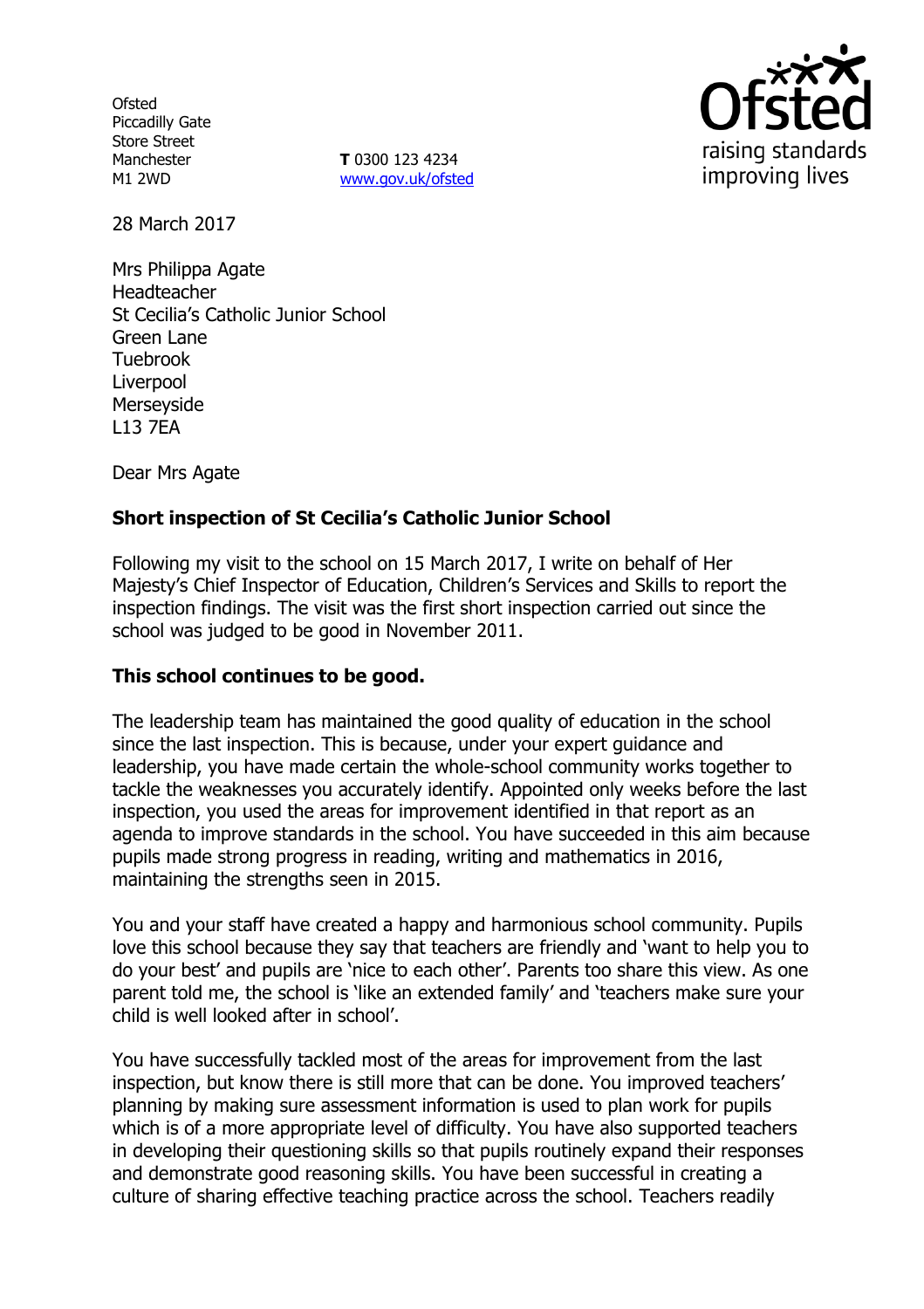

take on new challenges and try out new strategies to help pupils to learn well. This is supported by subject leaders who regularly present ideas to teachers in 'curriculum breakfasts'.

Your work with middle and other leaders to ensure good capacity to sustain improvement through, for example, involving them in checking on the quality of teaching and learning has been hampered by staff changes and some restructuring of responsibilities, including a new chair of the governing body appointed two weeks before this inspection.

# **Safeguarding is effective.**

The leadership team has ensured that all safeguarding arrangements are fit for purpose and records are detailed and of good quality. The rigour of your checks carried out on all staff, teaching and non-teaching, before they start work in the school ensures that staff appointed are of the highest quality and understand the school's commitment to keeping pupils safe. Staff sign a form to confirm that they have read and understand all current policies in school, and records are maintained of all training attended by staff. Staff understand the correct procedures to follow if they have a concern about a pupil because they have all taken part in good-quality training on a range of themes, including safeguarding, preventing extremist and radical views, female genital mutilation and child sexual exploitation.

Pupils know how to keep themselves safe because your personal, social and health education programme, combined with talks from outside agencies, teaches them how to stay safe. This includes themes such as road safety, preventing cyber bullying, addictions, feelings and loving relationships. Pupils say that there are no bullies in school and any 'falling-outs' are due to friendship issues. They are confident that, when this happens, teachers do a good job of mediating to encourage everyone to be friends again.

# **Inspection findings**

- Shortly after your appointment, you set about implementing a series of structural improvements to improve the pupils' learning environment. You have improved the space for the school library, provided somewhere for pupils to eat lunch onsite and created areas for small-group work, nurture activities and music lessons. Pupils greatly appreciate the improvements you have made to the playground which, they say, mean they can now play outside sports and team games, such as dodgeball.
- A key line of enquiry for this inspection was to find out about middle leaders' work in improving teaching, learning and assessment in their subject areas. Subject leaders for information and communication technology (ICT) and religious education, appointed in September, are recently qualified teachers and at the early stages of developing their leadership skills. Other leaders have only recently taken over responsibility to lead their area, including the leaders for physical education and science and the curriculum coordinator. Nevertheless, your subject leaders demonstrate passion for their subject and a commitment to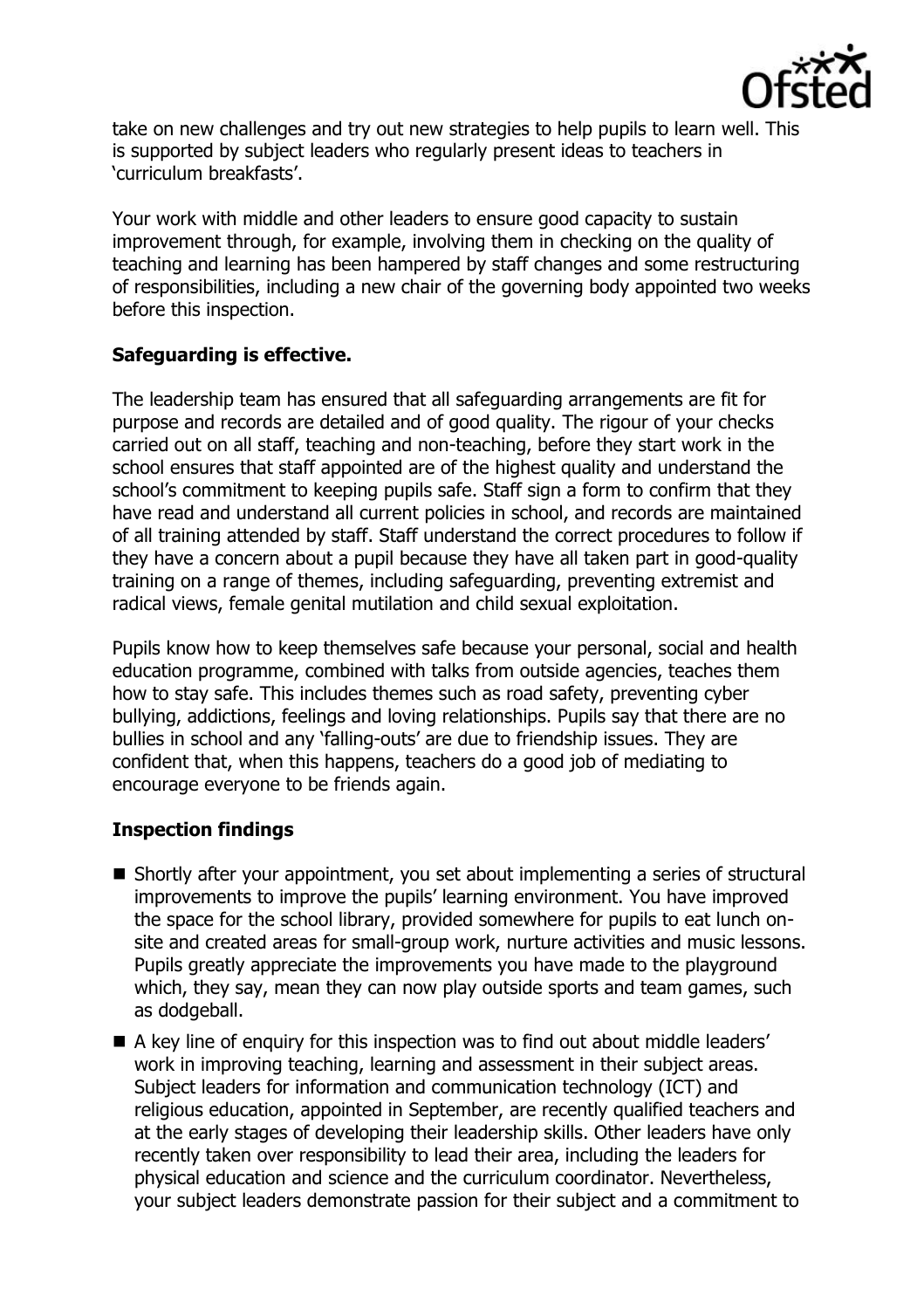

your vision for school improvement. They have improved curriculum plans and teaching resources in their subject areas, so that learning is fun and activities engage pupils' interest. As a result, pupils experience a rich and broad curriculum, whose areas includes spiritual, scientific, language, artistic and ICT.

- A further line of enquiry was to find out about the progress pupils make in other subjects, as well as in English and mathematics. Teachers carefully check if pupils are 'on track' and additional help is provided for pupils who are 'working towards' their expectations for their age. Subject leaders are at the early stages of developing a robust approach to assessment. In some subjects, such as ICT, subject leaders are trialling systems to track progress. Most subject leaders are not yet able to identify differences in progress for particular groups, such as those who have special educational needs and/or disabilities and the most able disadvantaged pupils, to know if strategies to remove barriers to their learning are effective.
- During this inspection, I wanted to find out more about how the most able pupils in the school were challenged in their reading and mathematics. This was because some most-able pupils made less progress in these subjects than in writing in Year 6 in 2016. You accurately identify the strengths of teaching and quickly spot where improvements can be made to improve progress. Some mostable pupils are capable of making even better progress, particularly in mathematics, because the work they are given is not hard enough for them. Work seen in books is overly repetitive, instead of supporting fluency or deepening pupils' understanding.
- **Pupils enjoy reading, which they do fluently and with confidence, although not** always with understanding and expression. Pupils, including the most able, have suitably challenging books which extend their vocabulary. This is because teachers guide pupils to books of the right level and, where books are brought in from home, teachers check if they are suitable. Weaker readers enjoy reading to an adult in school every day, which they say is helping them to improve quickly.
- Another key line of enguiry was to find out about the impact of your work to raise attainment in grammar, punctuation and spelling, especially for disadvantaged pupils. This was because, last year, attainment in grammar, punctuation and spelling was only average, and disadvantaged pupils' attainment was below their more advantaged classmates' attainment and below that of other pupils nationally. Quite rightly, you have given a high priority to raising attainment in grammar, punctuation and spelling, especially for disadvantaged pupils, to make sure that it is as good as pupils' achievement in writing. You are tackling this through a range of strategies, including regular teaching of spelling rules, setting homework which targets pupils' weaknesses in grammar and a consistent approach to marking and correcting pupils' grammar, punctuation and spelling errors across all subjects. Pupils say that these strategies are already making a difference and they can see improvements for themselves in their work.
- You have high expectations for good attendance and carefully monitor any pupils whose attendance falls below 95%. You have introduced incentives and rewards to encourage good attendance, but these are making little difference for a few disadvantaged pupils and those who have special educational needs and/or